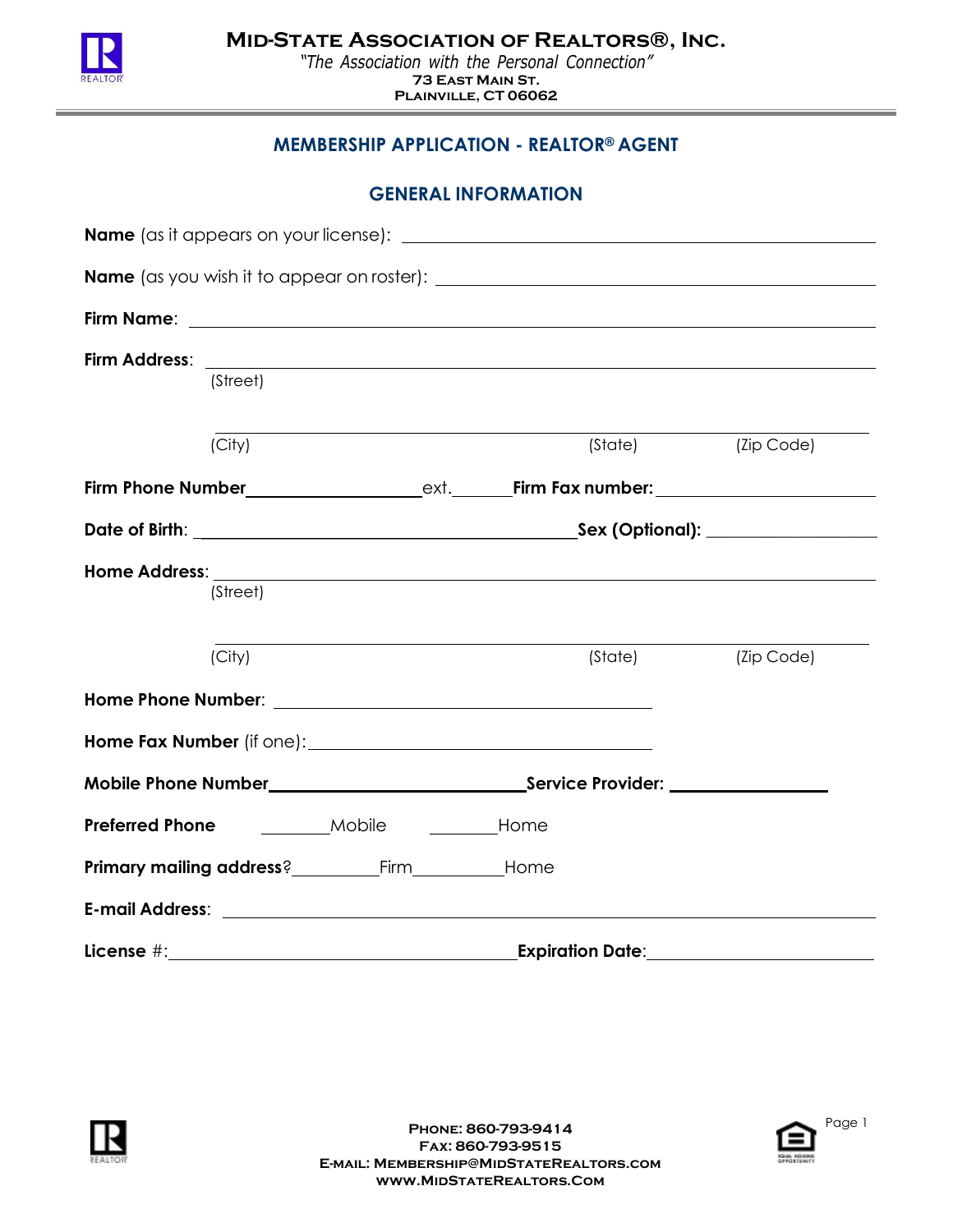

### **MEMBERSHIP TYPE**

| <b>New</b>                                                                                                                                                                                                                  | Secondary Membership*                                                                                |  | <b>Association Transfer*</b>                                                                                           |  |  |  |  |
|-----------------------------------------------------------------------------------------------------------------------------------------------------------------------------------------------------------------------------|------------------------------------------------------------------------------------------------------|--|------------------------------------------------------------------------------------------------------------------------|--|--|--|--|
| *SECONDARY MEMBERSHIP AND ASSOCIATION TRANSFER MEMBERS <u>WILL REQUIRE US TO OBTAIN A LETTER OF GOOD</u><br>STANDING FROM THE PREVIOUS ASSOCIATION.<br>Date of last Code of Ethics Training for Transfer Members: _________ |                                                                                                      |  |                                                                                                                        |  |  |  |  |
| Currently Member with another Association in CT<br>Currently Member of another State Association                                                                                                                            |                                                                                                      |  | Yes<br>No<br>Yes<br><b>No</b>                                                                                          |  |  |  |  |
| <b>CURRENT REALTOR<sup>®</sup> Associations membership</b> and NRDS member number:                                                                                                                                          |                                                                                                      |  |                                                                                                                        |  |  |  |  |
| <b>PREVIOUS REALTOR<sup>®</sup> Associations membership</b> and NRDS member number:                                                                                                                                         |                                                                                                      |  |                                                                                                                        |  |  |  |  |
|                                                                                                                                                                                                                             |                                                                                                      |  |                                                                                                                        |  |  |  |  |
| <b>Professional Designations:</b><br>GRI - Graduate REALTOR® Institute<br><b>SRES - Real Estate Specialist</b>                                                                                                              |                                                                                                      |  | <b>CRS</b> - Certified Residential Specialist                                                                          |  |  |  |  |
| <b>Primary Specialty: REQUIRED</b><br>Residential Brokerage<br><b>Property Management</b><br>Commercial/Industrial Brokerage<br>Appraising                                                                                  |                                                                                                      |  | Farm and Land Brokerage<br>Mortgage Financing<br><b>Building and Development</b><br>Other(s) please specify:__________ |  |  |  |  |
| Persons other than principals, partners, corporate officers or branch office managers of real<br>estate firms must remain affiliated with a Designated REALTOR® to be eligible for REALTOR®<br>membership.                  |                                                                                                      |  |                                                                                                                        |  |  |  |  |
|                                                                                                                                                                                                                             |                                                                                                      |  |                                                                                                                        |  |  |  |  |
| Yes<br>No                                                                                                                                                                                                                   | Have you been disciplined by any REALTOR® Associations?<br>(Please attach copies of the discipline.) |  |                                                                                                                        |  |  |  |  |
| Yes<br>No.                                                                                                                                                                                                                  | Have you ever been disciplined by the DCP?                                                           |  | Please provide all relevant details and dates (or attach copies of discipline.)                                        |  |  |  |  |



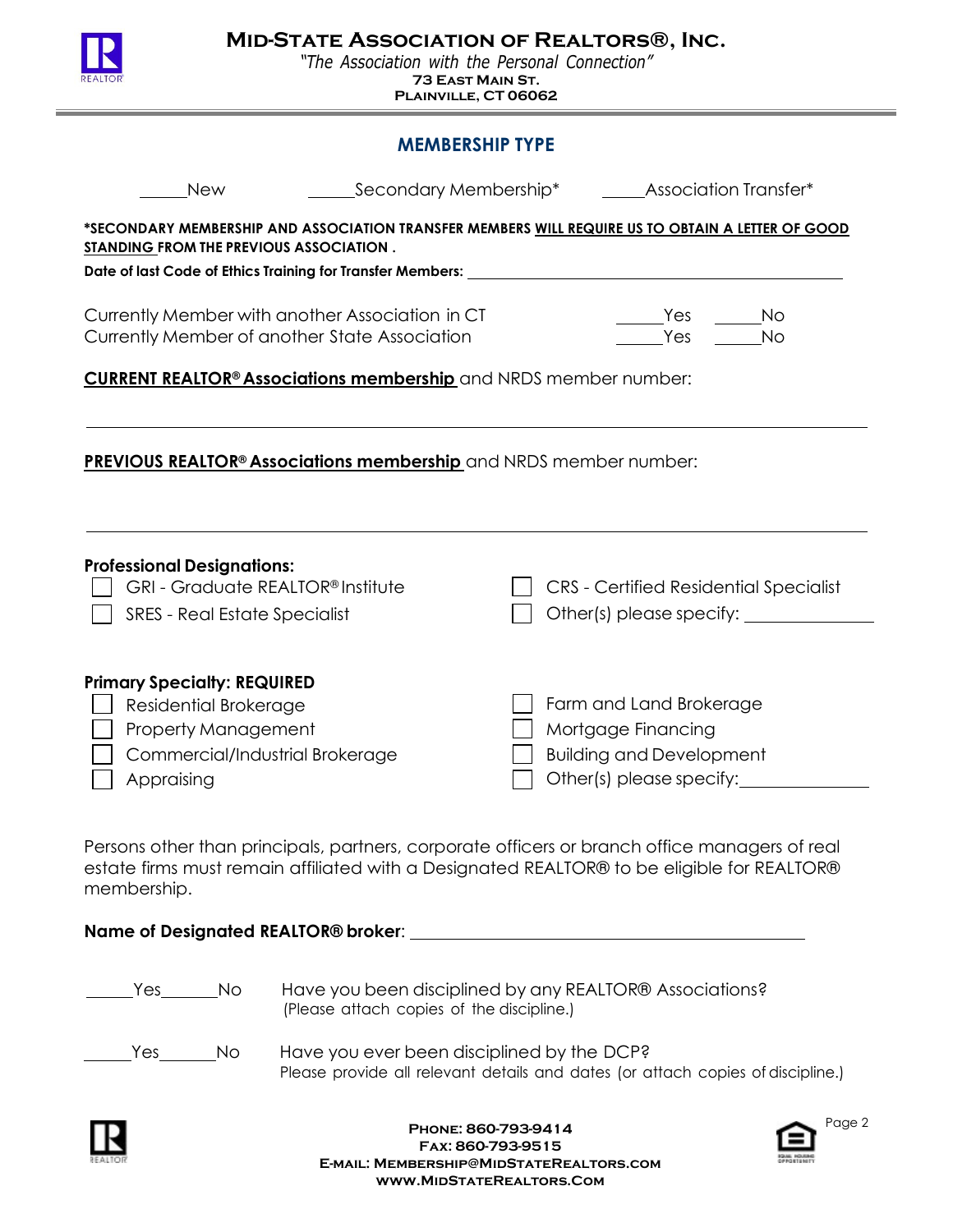

## **CONDITIONS OF MEMBERSHIP SIGNATURE**

hereby apply for membership in the **Mid-State Association of REALTORS®**, enclosing my payment for dues **and** non-refundable application fee (\$125). *(Waived if previously belonged to another association or a returning member of the Mid-State Association.)*

In the event my application is approved, As a New REALTOR®, I agree as a condition of membership to complete the orientation course of the *Mid-State Association of REALTORS®* within six (6) months. Membership in the Association necessarily means that I am also a member of the State Association and National Association of REALTORS® and I agree to be bound by the Code of Ethics of NAR, which includes the duty to arbitrate (or to mediate if required by the association), as well as the Constitution, Bylaws and Rules and Regulations of the Mid-State Association, the State Association and the National Association. Further, if required, I agree to satisfactorily complete the periodic Code of Ethics Training and a reasonable and non -discriminatory written examination on such Code, Constitution, Bylaws and Rules and Regulations. I understand the maximum fine for violations of the Code of Ethics and violations of other membership duties is stated in the Bylaws. I also consent that the association, through its membership committee or otherwise, may invite and receive information and comment about applicant from any member or other persons, and that applicant agrees that any information and comment furnished to the association by any person in response to the invitation shall be conclusively deemed to be privileged and not form the basis of any action for slander, libel, or defamation of character. The applicant shall, with the form of application, have access to a copy of the Bylaws, Constitution, Rules and Regulations, and Code of Ethics referred to above. *(Transfer Members and Returning Members are not required to undergo Orientation)*

I further agree that my act of paying dues shall evidence my initial and continuing commitment to bound by the aforementioned Code of Ethics, Bylaws, Rules and Regulations, and the duty to arbitrate, all as from time to time amended.

By providing and/or updating your contact information, including any mobile or other phone numbers, you agree to be contacted by the Mid-State Association, NAR and CTR and their agents via text messages, SMS messages and calls to cell phones including the use of pre-recorded electronic message calls, as well as calls made via automatic telephone dialing systems or via email. You further agree to update the association with any changes to your contact information and to permit the association to update contact information with information provided by any multiple listing service as part and continuation of this consent.

I also acknowledge that if accepted as a member, and I subsequently resign from the Association or otherwise cause membership to terminate with an ethics complaint pending, the Board of Directors may condition renewal membership upon my certification that I will submit to the pending ethics procedure and will bound by the decision of the hearing panel. If I resign or otherwise cause membership to terminate, the duty to submit to arbitration continues in effect even after my membership lapses or is terminated, provided the dispute arose while I was a REALTOR®.

### **APPLICANT**

I certify that I have read and agree to the terms and conditions of this application and that all information given in this application is true and correct.

Signature of Applicant

 $\frac{1}{\sqrt{1-\frac{1}{2}}\sqrt{1-\frac{1}{2}}\sqrt{1-\frac{1}{2}}\sqrt{1-\frac{1}{2}}}}$ 

### **Designated REALTOR® (Broker)**

I certify that I have read and agree to the terms and conditions of this application and that all information given in this application is true and correct to the best of my knowledge.

Broker of Record Signature

| Date of Signature |  |
|-------------------|--|



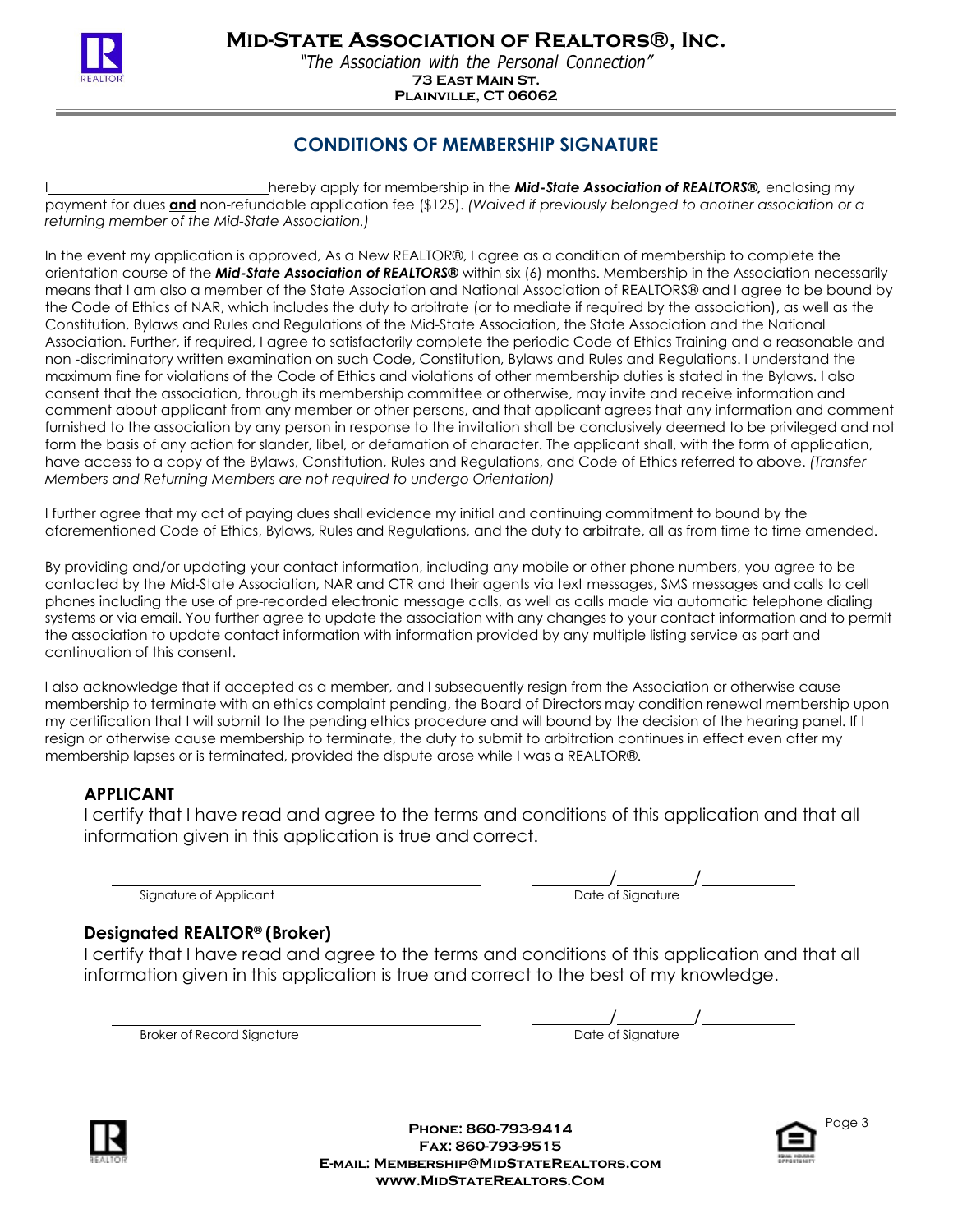

# **2022 REALTOR® DUES SCHEDULE**

| Month           | Mid-State          | <b>CTR</b>  | <b>NAR</b>  | Voluntary  | <b>TOTAL NEW</b> | <b>New REALTOR</b> | <b>TOTAL DUE NEW</b> |
|-----------------|--------------------|-------------|-------------|------------|------------------|--------------------|----------------------|
| Joined          | <b>Association</b> | <b>Dues</b> | <b>Dues</b> | <b>PAF</b> | <b>MEMBERS</b>   | Admin              | <b>REALTORS</b>      |
|                 | <b>Dues</b>        |             |             |            |                  | Fee                |                      |
| January         | \$190.00           | \$265.00    | \$185.00    | \$15.00    | \$655.00         | \$125.00           | \$780.00             |
| February        | \$190.00           | \$242.92    | \$172.50    | \$15.00    | \$620.42         | \$125.00           | \$745.42             |
| <b>March</b>    | \$190.00           | \$220.83    | \$160.00    | \$15.00    | \$585.83         | \$125.00           | \$710.83             |
| April           | \$142.50           | \$198.75    | \$147.50    | \$15.00    | \$503.75         | \$125.00           | \$628.75             |
| May             | \$142.50           | \$176.67    | \$135.00    | \$15.00    | \$469.17         | \$125.00           | \$594.17             |
| June            | \$142.50           | \$154.58    | \$122.50    | \$15.00    | \$434.58         | \$125.00           | \$559.58             |
| July            | \$95.00            | \$132.50    | \$110.00    | \$15.00    | \$352.50         | \$125.00           | \$477.50             |
| August          | \$95.00            | \$110.42    | \$97.50     | \$15.00    | \$317.92         | \$125.00           | \$442.92             |
| September       | \$95.00            | \$88.33     | \$85.00     | \$15.00    | \$285.33         | \$125.00           | \$408.33             |
| October         | \$47.50            | \$66.25     | \$72.50     | \$15.00    | \$201.25         | \$125.00           | \$326.25             |
| <b>November</b> | \$47.50            | \$44.17     | \$60.00     | \$15.00    | \$166.67         | \$125.00           | \$291.67             |
| December*       | TBD                | <b>TBD</b>  | <b>TBD</b>  | <b>TBD</b> | <b>TBD</b>       | <b>TBD</b>         | TBD                  |

#### *\* DECEMBER PAYMENT WILL INCLUDE 2023 DUES*

Mid-State portion of your dues is 100% tax deductible.

The amount of CTR's 2021 REALTORS which is non-deductible, is 39% of \$265 (\$104). The amount of CTR's Affiliate dues which is non-deductible is 31% of \$155 (\$48). The Voluntary Political Advocacy feeis not deductible. The non-deductible portion for NAR is 36% of \$150 (\$54). The NAR Image Assessment fee is deductible. The voluntary donation to the Gates Scholarship Fund is deductible to the extent allowed by law.

Affiliates do not pay NAR dues or assessment. CTR Dues are Voluntary for Affiliate Members.

Scholarship Contributions are tax deductible. Please check with your financial advisor.

Political Action Fund (PAF) Contributions are not tax deductible. Voluntary contributions to the Political Action Fund are used for state and federal issues purposes, **not** candidates and split 70% to the CT Realtors Issues Fund and 30% to the NAR Political Action Fund.



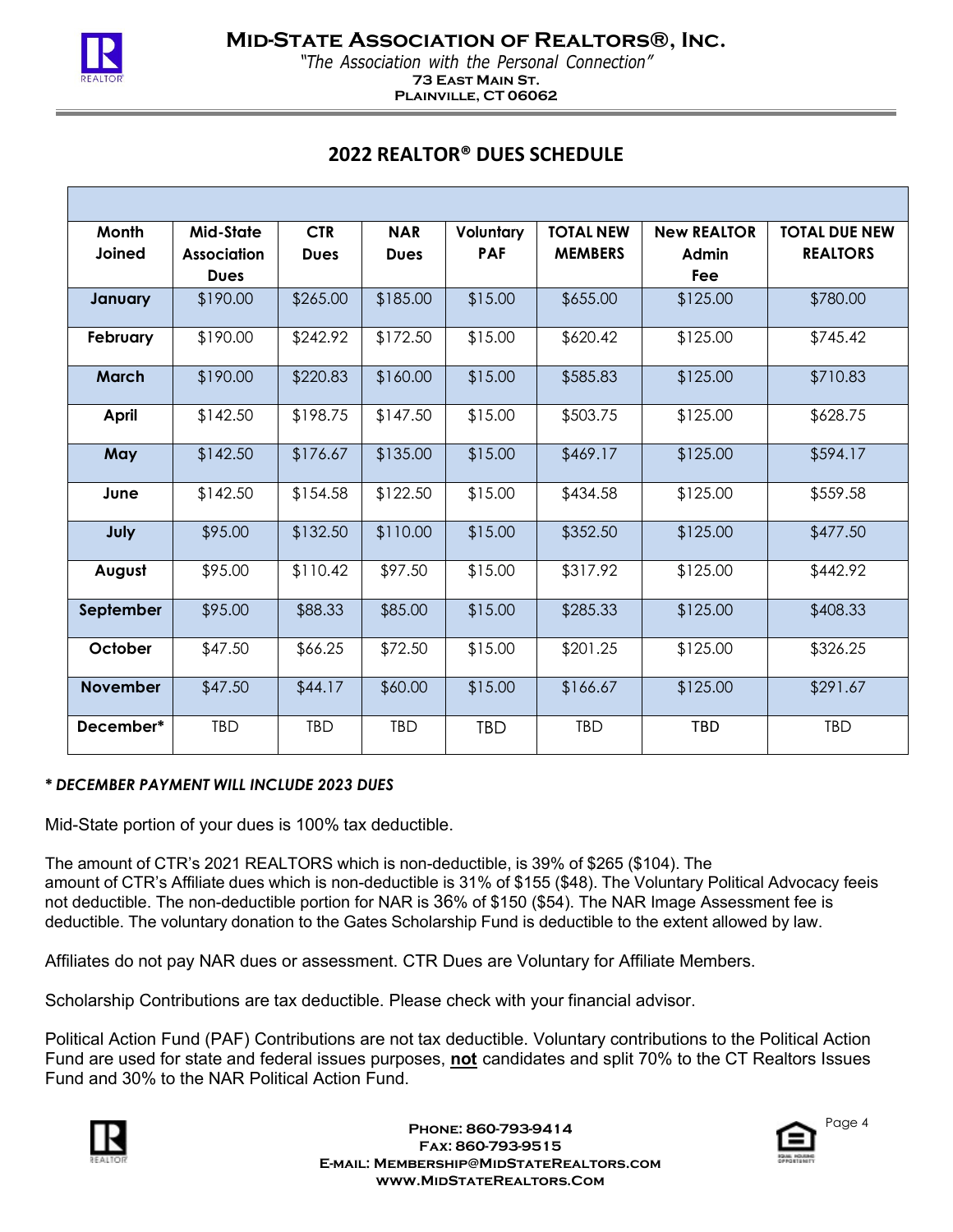

## **GENERAL TERMS AND CONDITIONS OF MEMBERSHIP (Please keep this page for your records)**

- 1. **Bylaws, policies and rules.** I agree to abide by the bylaws, policies and rules of the Association, the bylaws, policies and rules of the Connecticut Association of REALTORS®, and the constitution, bylaws, policies and rules of the National Association of REALTORS®, all as they apply to the category of membership I am applying for and as may from time to time beamended.
- 2. **Use of the term REALTOR®**. I understand that the professional designation REALTOR® is a federally registered trademarks of the National Association of REALTORS® ("NAR") and use of this designation is subject to N.A.R. rules and regulations. I agree that I cannot use this professional designation until this application is approved, all my membership requirements are completed, and I am notified of membership approval of this designation. I further agree that should I cease to be a REALTOR®, I will discontinue use of the term REALTOR® in all certificates, signs, seals or any other medium.
- 3. **Orientation.** I understand that the Association requires orientation as mandated by N.A.R. to fully comply with the REALTOR® requirements for membership. I must attend orientation upon written notification by the Association within 6 months of submission of application. Additional Application fees can be assessed if I do not complete orientation within 6 months.
- 4. **No refund.** I understand that my Board/Association membership dues are non refundable. In the event I fail to maintain eligibility for membership for any reason, I understand I will not be entitled to a refund of my dues and fees.
- 5. **Authorization to release and use information; waiver.** I authorize the Association or its representatives to verify any information provided by me in this application by any method including contacting the Connecticut Department of Consumer Protection, my current or past responsible broker or designed REALTOR®, or any Association where I held, or continue to hold, any type of membership to release all my membership or disciplinary records to this Association, including information regarding (I) all final findings of Code of Ethics violations or other membership duties within the past three (3) years; (ii) pending ethics complaints (or hearings); (iii) unsatisfied discipline pending; (iv) pending arbitration requests (or hearings); and (v) unpaid arbitration awards or unpaid financial obligations. I understand that any information gathered under this authorization may be used in evaluating my application for membership and future disciplinary sanctions. I waive any legal claim or cause of action against the Association, its agents, employees or members including, but not limited to, slander, libel or defamation of character, that may arise from any action taken to verify, evaluate or process this application or other use of the information as authorized and released hereunder.
- 6. **Arbitration Agreement; REALTOR®:** A condition of Membership in the Association as A REALTOR® is that you agree to binding arbitration of disputes. As a REALTOR® (including Designated REALTOR®), you agree for yourself and the corporation or firm for which you act as a partner, officer, principle or branch office manager to binding arbitration of disputes with (i) other REALTORS® members of this Association; (ii) with any member of the Connecticut or National Association of REALTORS®; and (iii) any client provided the client agrees to binding arbitration at the Association.
- 7. **All association communications are sent via email unless members request to receive hard copies.**



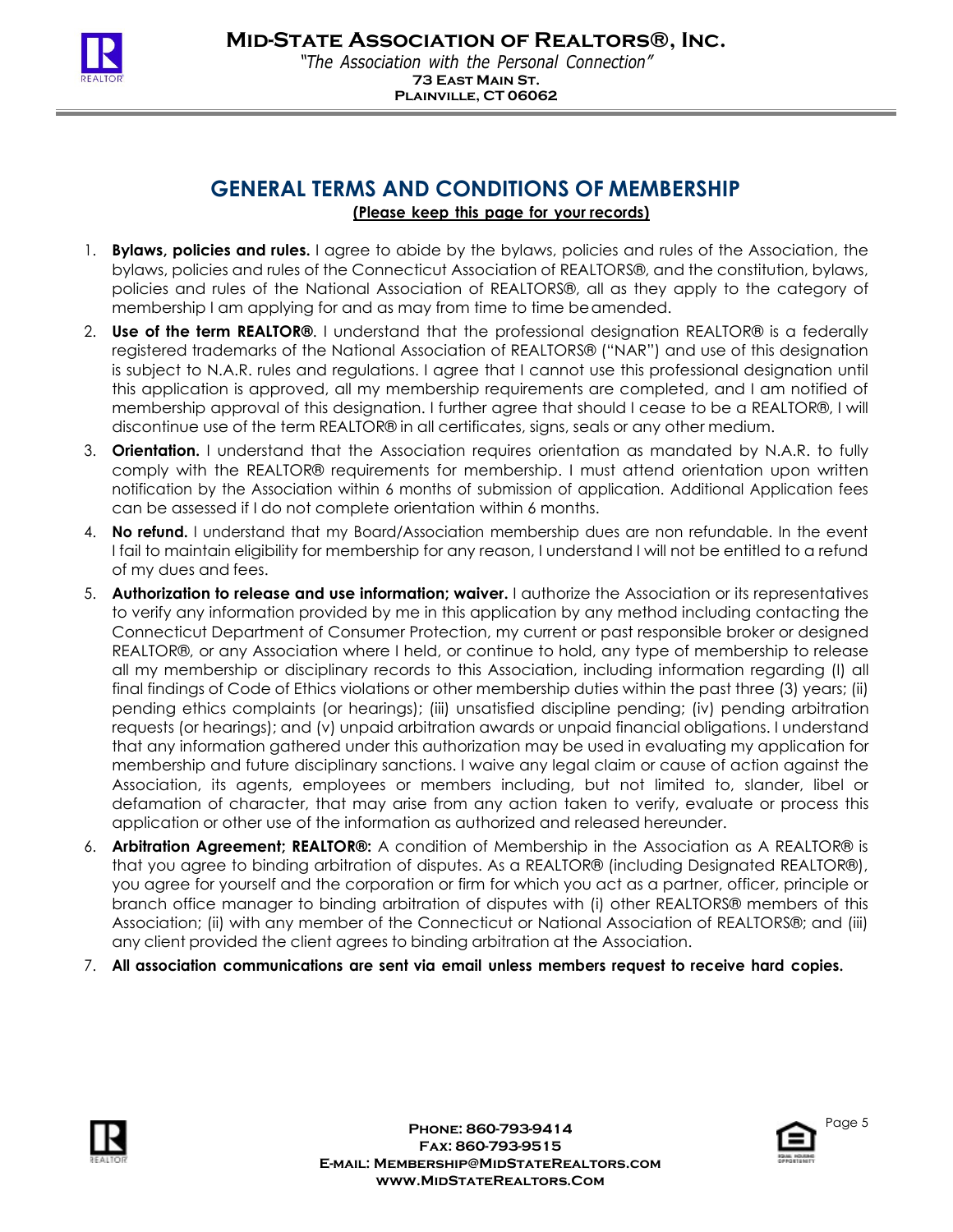

## EMAIL DISCLOSURE & ACKNOWLEDGMENT

The Mid-State Association of REALTORS® continuously strives to be in compliance with current FTC CAN-SPAM email regulation and TCPA & FCC regulations which regulate autodial texts and prerecorded voice calls (which are sometimes called "robocalls').. In doing so, Mid-State requires that this "Email Disclosure & Acknowledgement Notice" be completed in full. *Please read this "Disclosure" in its entirety and provide information as requested below.*

Please answer the following questions and enter the information requested.

\_ (initial) I agree that I will maintain a valid email address and cell phone number with the association

\_ (initial) I understand that my email address and cell phone number will also be submitted to Connecticut REALTORS® (CTR) and the National Association of REALTORS® (NAR).

(initial) You may add my email address to the Mid-State Broadcast email distribution lists. The Mid-State Broadcast Email service will send out emails on behalf of our members for a small fee. You can remove yourself at any time just by sending an email to MidState@MidStateRealtors.com with REMOVE in the subject line. We try to only send one broadcast email a day and will only send to Members of the Mid-State Association. *Please do not hit the unsubscribe button in a Constant Contact email as that will remove you completely from all Email communications.*

I wish to submit the following email address to Mid-State as the email address Mid-State should use to send its communications to:

By signing this "Email Disclosure & Acknowledgment Notice", you are authorizing the Mid-State Association to add the email address you have provided to our distribution lists.

Signature Date Date Date of the United States of the United States of the United States of the United States of the United States of the United States of the United States of the United States of the United States of the U

Remember, you may request to change your email address with us as you need to. Simply send us an email and provide us with a new email address. Email your request to membership@midstaterealtors.co[m.](mailto:membership@midstaterealtors.com.)